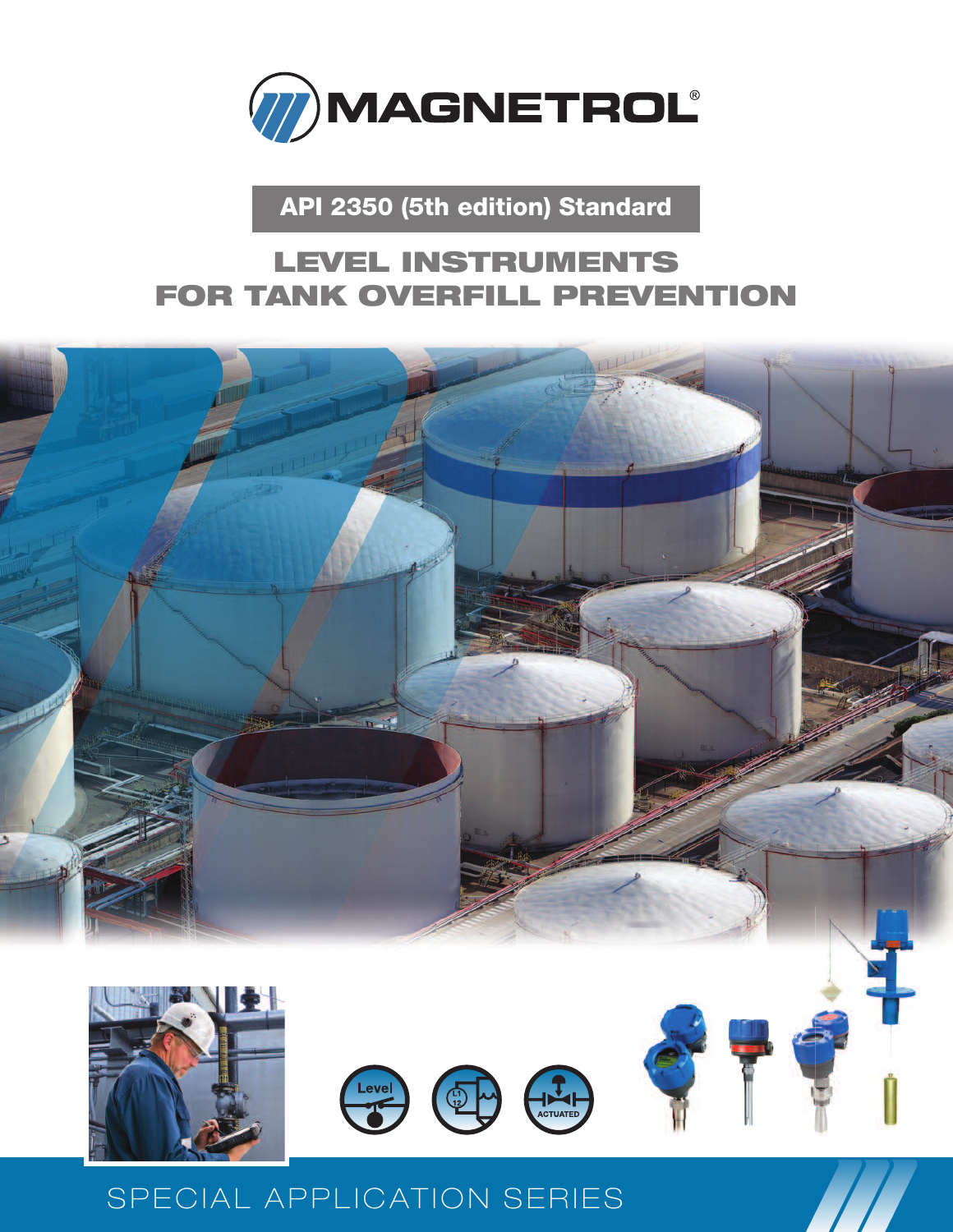## **Tank Overfill Prevention: Standard Practice for Level Control**



In recent years tank overfill incidents have resulted in loss of life and billions of dollars in damages to petroleum facilities worldwide. One of the worst incidents the overflow of a gasoline storage tank at Buncefield Oil Depot (U.K.) — has been traced to the failure of the level control equipment which resulted in loss of containment of the flammable liquid. More common are minor spills that cause significant environmental impact and result in millions of dollars in clean-up fees and environmental agency fines.

In order to keep standards relevant, the American Petroleum Institute's (API) 2350 (5th edition), the most widely accepted guideline for overfill protection of petroleum storage tanks, has been revised. The fifth edition is finalized by API and combines the prescriptive standards of API 2350 (5th edition) with the functional safety standards of Safety Instrumented Systems (SIS) as described in IEC 61511.

Vital to these new requirements is the application of level instrumentation as one part of a comprehensive Overfill Prevention Process (OPP).

### *Introduction to API 2350*

API 2350 addresses the variety of instrumentation that Magnetrol has provided for decades; however, complying with API 2350 is not just about the equipment being used to avoid overfilling vessels. The 5th edition of API 2350 now addresses operational processes, including capabilities and response times. In addition to the environmental consequences of tank overfills, they can also produce vapor clouds that may escape the secondary containment and reach an ignition source; this scenario results in a vapor cloud explosion (VCE).

The following are guidelines standardized per API 2350 (5th edition) to mitigate the potential for overfill.

- Verify that all tanks have level control equipment and operational procedures that comply with API 2350 (5th edition)
- Review with senior leaders to embrace the principles of safety & environmental protection as well as each being held accountable in mitigating risk.
- Employ a management system including a formal approach to;
	- **Training Risk assessment Scheduled inspections Periodic testing Equipment maintenance programs**

API 2350 (5th edition) requires implementation of an Overfill Prevention Process (OPP)—in other words, operating parameters for every tank; including Equipment category, Level of Concern (LOCs), response times & alarm procedures. Implementation of a risk assessment system is a key step in this process, and Magnetrol can support you. Although the 5th edition of API 2350 does provide an example of a risk assessment, they do not provide instruction on how to perform the risk assessment. It is also required that written procedures for operating under normal, abnormal, startup and shutdown conditions be performed.

Lastly, communications between the supply facility and receiving facility should also be formally reviewed and available as written documents.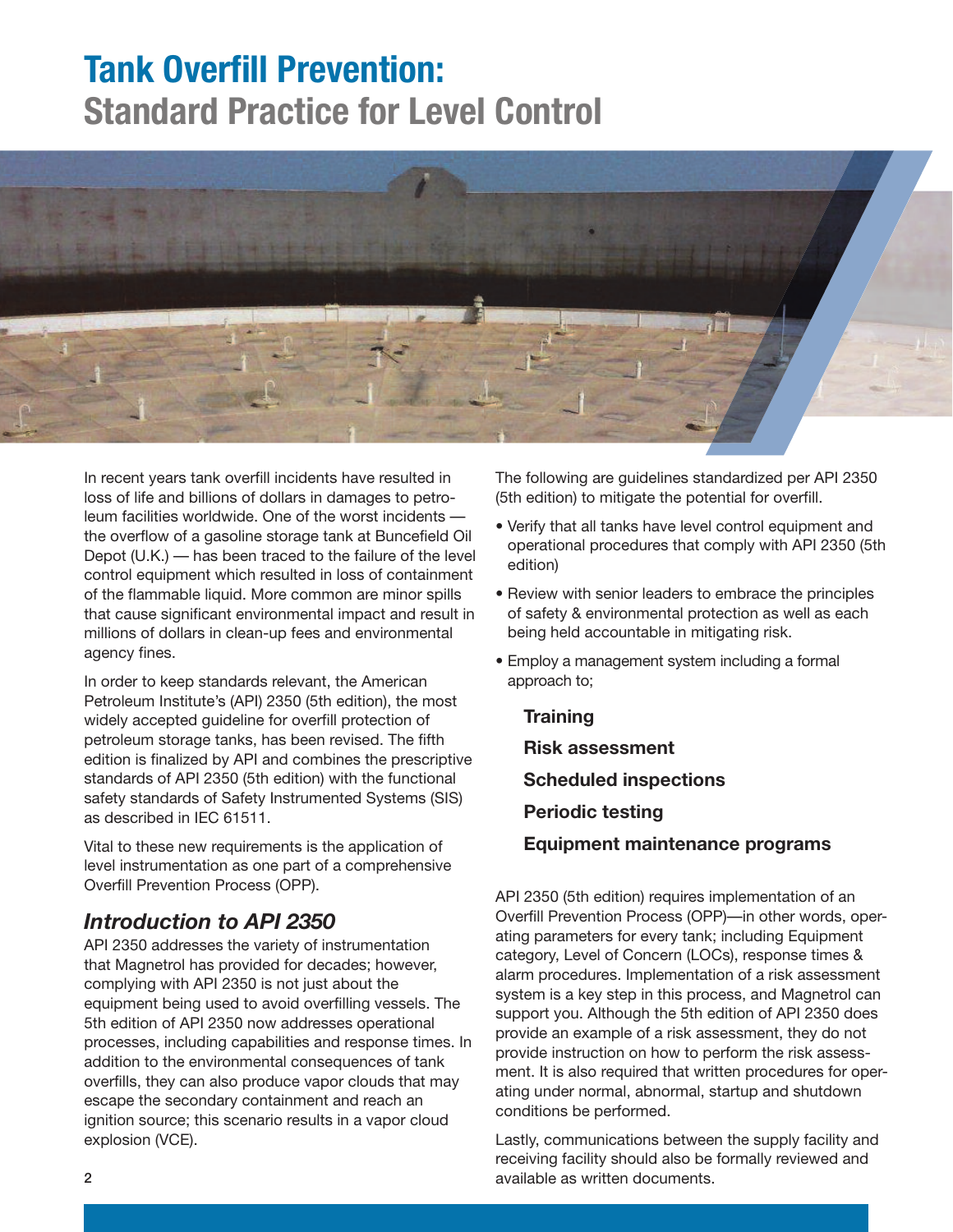## **Risk Assessment**

Risk management is a process put in place to reduce risk to an acceptable level by managing probability and consequence of potential hazardous events.

#### **Risk = Probability** × **Consequence** (Likelihood) (Severity)

If the risk seems to be deemed unacceptable, the risk must be reduced by taking the necessary steps outlined as short falls i.e. procedures, Instrumentation, training or documentation.

When evaluating the consequences, a qualitative or quantitative approach can be taken. The use of descriptors such as, minor or severe injury can be based on experience or the potential outcomes such as, jet

fuel fire, flash fire, vapor cloud explosion (VCE), boiling liquid expanding vapor explosion (BLEVE), and/or spills to better estimate the consequences.

If the risk assessment covers multiple tanks, a risk screening activity may assist with prioritizing and focusing resources on the highest risks first. Screening can point out areas that are higher in priority and suggest which tanks or operating equipment merit first consideration and resources.

More than one risk assessment is recommended, as the review is considered subjective by the personnel who performs the assessment and each assessment is to be simply a tool to aid in making informed and educated decisions.

## **Key Points of API 2350 (5th edition)**

### **APPLICABILITY**

Above ground Atmospheric Storage Tanks with capabilities greater than 1320 gallons (5,000 liters) that store class l or class ll flammable or combustible liquids, and that receive liquids from mainline pipelines or marine vessels.

### **SCOPE**

The purpose of the standard is to assist Owner/Operators and operating personnel in the prevention of tank overfilling by implementation of a comprehensive overfill prevention system (OPS). The goal is to receive accurate and timely product information for the intended storage tank without overfilling or mechanical damage.

### **OVERFILL PREVENTION SYSTEM (OPS)**

The OPS consists of several components. Typically, this includes an alarm signal system and allied support systems-shutdown or diversion valves, communications, sensors and logic solvers. An OPS should be on an uninterruptible power supply.

### **INDEPENDENCE**

A significant feature of API 2350 5th edition is that sensors and alarms used for High High tank level shall not be used for tank filling operations. In addition, the High High level sensor on category 3 tanks must be independent. Having a common entry point for the High High alarm is not deemed as independent.

### **PROOF TESTING**

All OPS equipment required to terminate receipt shall be tested annually unless the proof test interval is based on the published proof test coverage factor from the Instruments Safety manual.

### **MANAGEMENT SYSTEM**

API 2350 recommends a formal approach to training and procedures that comprise an Overfill Prevention Process (OPP) this is a management system with formal operating procedures and practices risk assessment, scheduled inspections, periodic testing and equipment maintenance programs.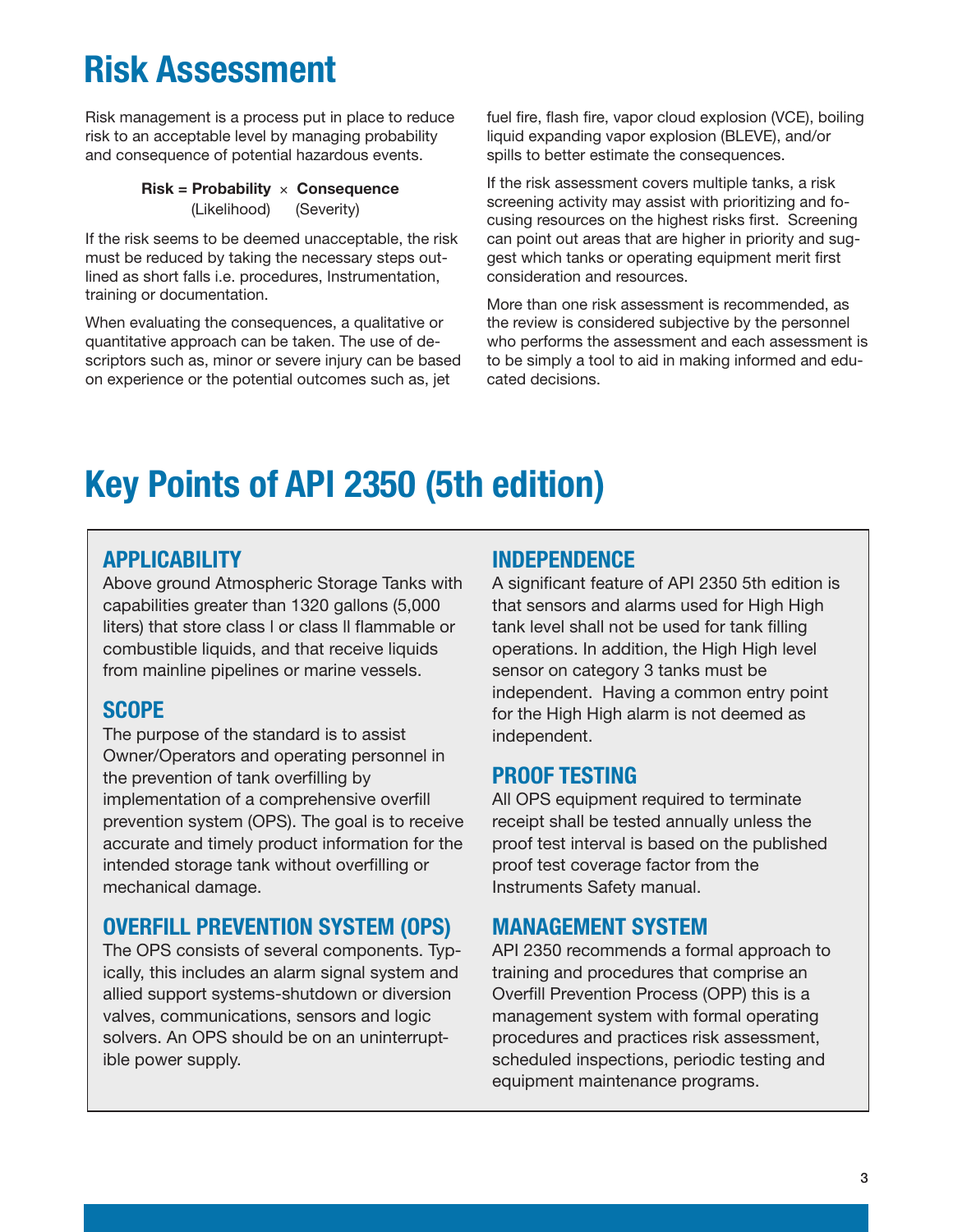# **Tank Categories & Recommended Instrumentation**

API 2350 categorizes storage tanks by the extent to which personnel are in attendance during receiving operations. The overfill prevention methodology is based upon the tank catagory.

#### **Category 0**



- Personnel must always be on site during the receipt of product, must monitor the receipt continuously during the first and last hours, and must verify receipt each hour.
- Termination of receipt is done manually by site personnel or by the transporter as instructed by site personnel.





- Personnel must be present during the initial and final 30 minutes of the receipt. The transporter must assist in monitoring the high-high alarm.
- Tanks must be equipped with an Automatic Tank Gauge System (ATGS) that includes a high-high alarm and has a transmittable output signal. A single sensor may be used for both level and high-high alarm. If a separate sensor is used for high-high level it may be point or continuous.
- The control center has the ability to terminate receipt.



- Personnel must always be on site during the receipt of product, must monitor the receipt continuously during the first and last hours, and must verify receipt each hour.
- Level instrumentation is not required but may be used. Output will be local only. Alarms may be point or continuous level devices.
- Termination of receipt is done manually by site personnel or by the transporter as instructed by site personnel.
- Tanks where operator distraction or complex receipt is possible shall not be classified as Category 1



- Personnel are not required to be present during receiving operations but are remotely located at a control center. The transporter must monitor both the level and high-high alarm.
- Tanks must be equipped with an ATGS consisting of a level sensor and independent high-high sensor. The output of both instruments must be transmitted to a control center in "real time." The level sensor will be continuous. The high-high level sensor may be continuous or point. Sensors with self-diagnostics are preferred.
- The control center has the ability to terminate receipt. In addition, the HH sensor must automatically terminate flow to the tank or alert the transporter to terminate receipt. Failure of the ATGS must, also, automatically terminate flow.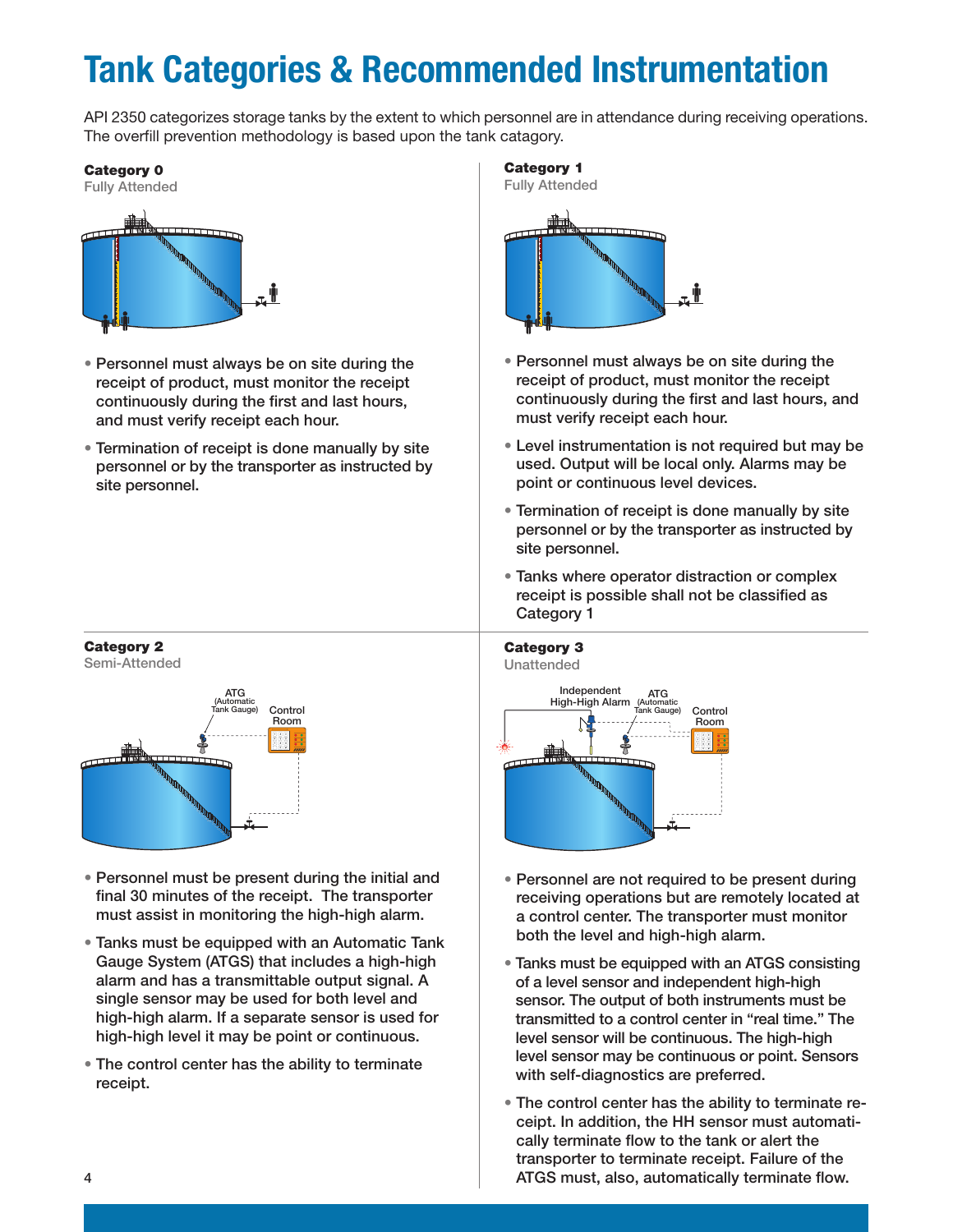## **Levels of Concern (LOCs)**



Levels of Concern are calculated product levels in the tank upon which all alarm and alert positions and response times are based. Careful calculation of LOCs ensures the success of the OPS.

| <b>Level</b>                                                                                          | <b>Explanation</b>                                                                                | <b>Required Action</b>                        |
|-------------------------------------------------------------------------------------------------------|---------------------------------------------------------------------------------------------------|-----------------------------------------------|
| Critical High Level (CH) - Required                                                                   | Highest level before tank damage or<br>product overflow                                           | Spill Management<br><b>Emergency Response</b> |
| <b>Automated Overfill Prevention System</b><br>(AOPS) Activation Level - Required with<br><b>AOPS</b> | Maximum level at which termination can<br>be automatically initiated without level<br>reaching CH | <b>AOPS Activation</b>                        |
| High-High (HH) — Required                                                                             | Maximum level at which termination can<br>be initiated manually without level reaching<br>CH.     | Alarm & Shutdown Responses                    |
| Maximum Working Level (MW) —<br>Required                                                              | Highest level to which tank may be filled<br>during normal operation                              | None                                          |
| Minimum Working Level (Optional)                                                                      | Lowest tank level permitted during normal<br>operation                                            | None                                          |

#### Response Time

Time required from initiation of termination of receipt to prevent next higher alarm from triggering, based upon communication time, personnel response time, system response time, and safety factors.

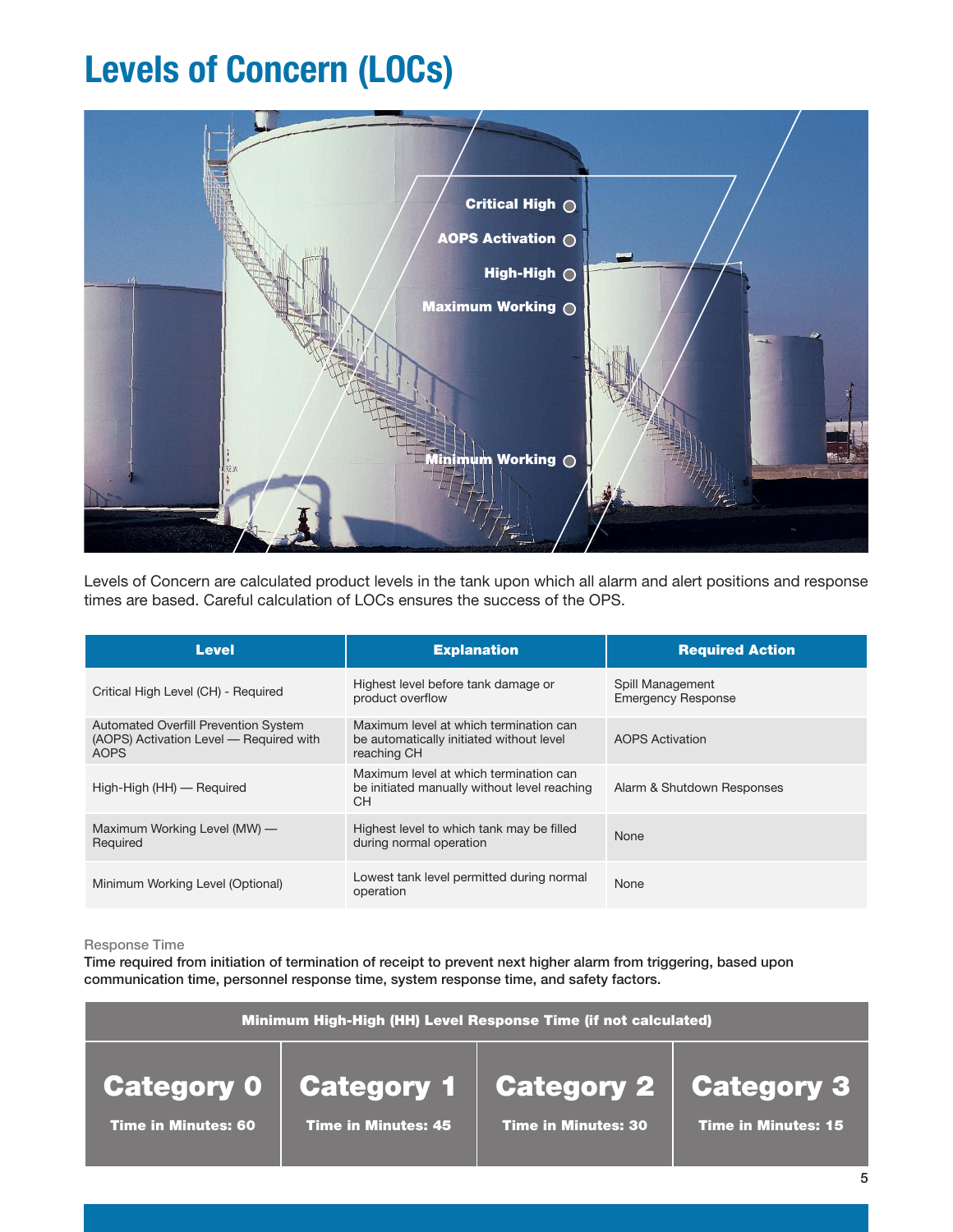# **Roof Types**



#### **Fixed Roof or Floating Roof with Instrument Well**

Recommended Equipment:

- SIL Certified Eclipse® Model 706 Guided Wave Radar Transmitter
- Pulsar® Model R86 Radar Transmitter
- Jupiter® Model JM4 Magnetostrictive Transmitter (Orion Instruments®)
- Echotel ® Model 961/962 Ultrasonic Switch
- Model A15 Displacer Switch



#### **Internal Floating Roof**

Recommended Equipment:

- Pulsar® Model R86 Radar Transmitter
- Model A15 Displacer Switch



#### **External Floating Roof**

Recommended Equipment:

- Pulsar® Model R86 Radar Transmitter
- Model A15 Displacer Switch

## **Recommended Level Switches**

#### **Point Level Sensors**

Point level sensors actuate at one or more discrete levels. These types of instruments may be used as the HH sensor and may be of a mechanical or electronic technology. Sensors used on floating roof tanks must detect the roof as well as the liquid should the roof become submerged. Additional point sensors may be used for additional alarms or alerts as determined by the operator. Full FMEDA reports are available upon request.



#### **Single-Point Top Mount Buoyancy Displacer Switch**

- Furnished with a nonsparking, hollow shell, brass displacer for dual detection of both floating roof and liquid levels
- Proof-er Manual Check easily verifies operation without the need to move tank level
- Automatic reset of proofer
- Retrofit kits available to convert your model A15 from floating roof only to dual detection as required by API 2350 (5th edition)



#### **Single-Point Echotel Model 961 Contact Ultrasound Switch**



- DPDT HH level relay and SPDT dedicated diagnostic alarm relay
- Push buttons for manual testing of level and diagnostic relays
- Loop current or relay output
- Metal or plastic sensors
- SIL 2 suitable



#### **Dual-Point Echotel Model 962 Contact Ultrasound Switch**

All the advanced features of the 961 single-point level switch, plus:

- Dual-point switch for two discrete set points through a single tank connection
- SIL 2 suitable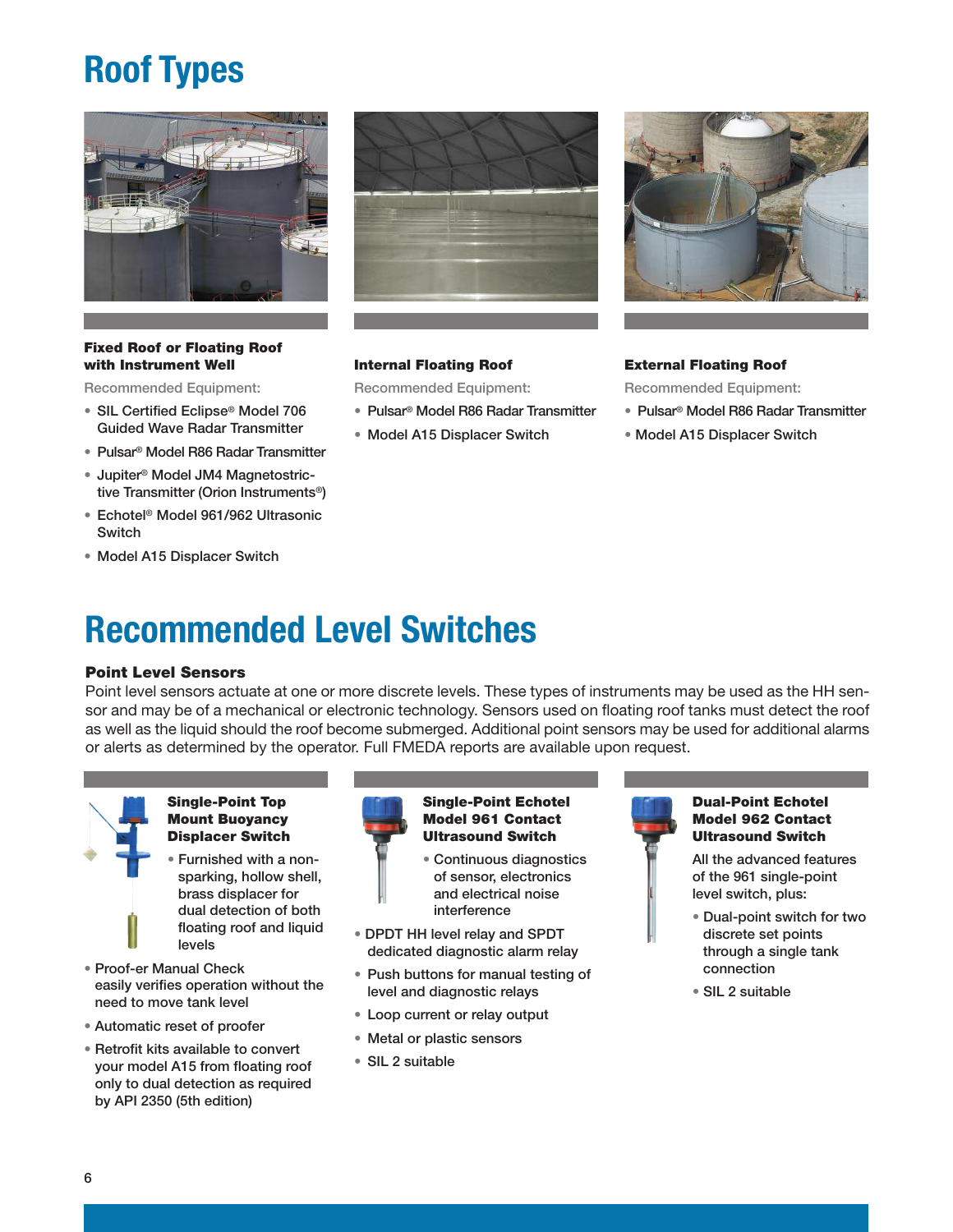# **Recommended Level Transmitters**

#### **Continuous Level Sensors**

Continuous level sensors output an analog-type signal over a specified range of the tank height. Continous sensors may be used as the level sensor or as the high-high alarm sensor. Additional continous level sensors may be used to monitor additional alarm or alert points as determined by the tank operator. Full FMEDA reports are available upon request.



#### **Eclipse® Model 706 Guided Wave Radar Transmitter**

• Low dielectric media capability

• Flexible probe to

- 100 ft. (30 m) • True top-of-probe level detection
- Quick connect/disconnect probe
- SIL 2/3 certified
- Modbus Communication Available



**Pulsar® Model R86 Pulse Burst Radar Transmitter**

• Non-contact technology

• 26 GHz operating frequency offers superior performance in long-range applications

• Activiates on roof or liquid if roof sinks

- Quick connect/disconnect probe
- Continuous self diagnostics
- SIL 2 suitable



#### **Jupiter® Model JM4 Magnetostrictive Transmitter (Orion Instruments®)**

• Continuous diagnostics (electronics, sensor and float)



- Repeatability: ±0.005% of full scale or ±0.014" (0.36 mm) (whichever is greater)
- 33.3 feet (10 meter) span
- SIL 2 suitable
- Modbus Communication Available

## **Summary**

Companies may ask "why should we adopt the 5th edition of API 2350?" The answer to that question is different for every organization. API 2350 made significant changes from the 3rd edition to the 4th edition and during each 5-year cycle of its review process. The current 5th edition has been less about the significant changes and more about ease of understanding what to implement to reduce risk and increase overfill prevention methods. Based on the size of your company and staffing, complying to API 2350 can be a significant task and smaller companies may require 3rd party consultants familiar with the 5th edition of API 2350 Standard.

Developing operating parameters is the first step to implementing API 2350. The operating parameters include the following required Level of Concern (LOCs): Critical High, High High, and Maximum Working. Noting the one change with the required LOCs is that the High Alarm is now optional if used as a High Alert and only if it is used as an alarm then API requires it be evaluated just as the other LOCs with response times and action steps.

Another significant change in the 4th edition brought forward in the 5th edition, is the use of categorization of tanks based on their liquid receipt shutdown process, whether the tank uses an Automatic Overfill

Prevention System (AOPS) or an operator to terminate flow. A fourth tank category, Category 0 has been added to include the implementation of fully supervised complete manual tanks.

7 API 2350 had a focus on the 5th edition review process to simplify the wording and description without reducing the emphasis. The new release allows for the safety standard to not only be better understood by U.S. companies desiring improved safety for employees and the community, but also a standard accepted globally. As the standard is followed, the result will be the same results for people and the environment abroad. Greater understanding leads to greater Overfill Prevention with each of the following improvements resulting in saved lives and less destruction to the environment. Understanding each of the following elements can be the beginning for your company complying to the current 5th edition of API 2350, Hazard and Risk Assessment with an analysis, complete and ongoing documentation of each Management of Change, documentation of the procedures and safe work practices, formalized training, monitoring of equipment in accordance with equipment integrity and industry standards, near miss incident investigation, your emergency response and finally the SMS/OPP oversight review including re-evaluation and continual adjustment.